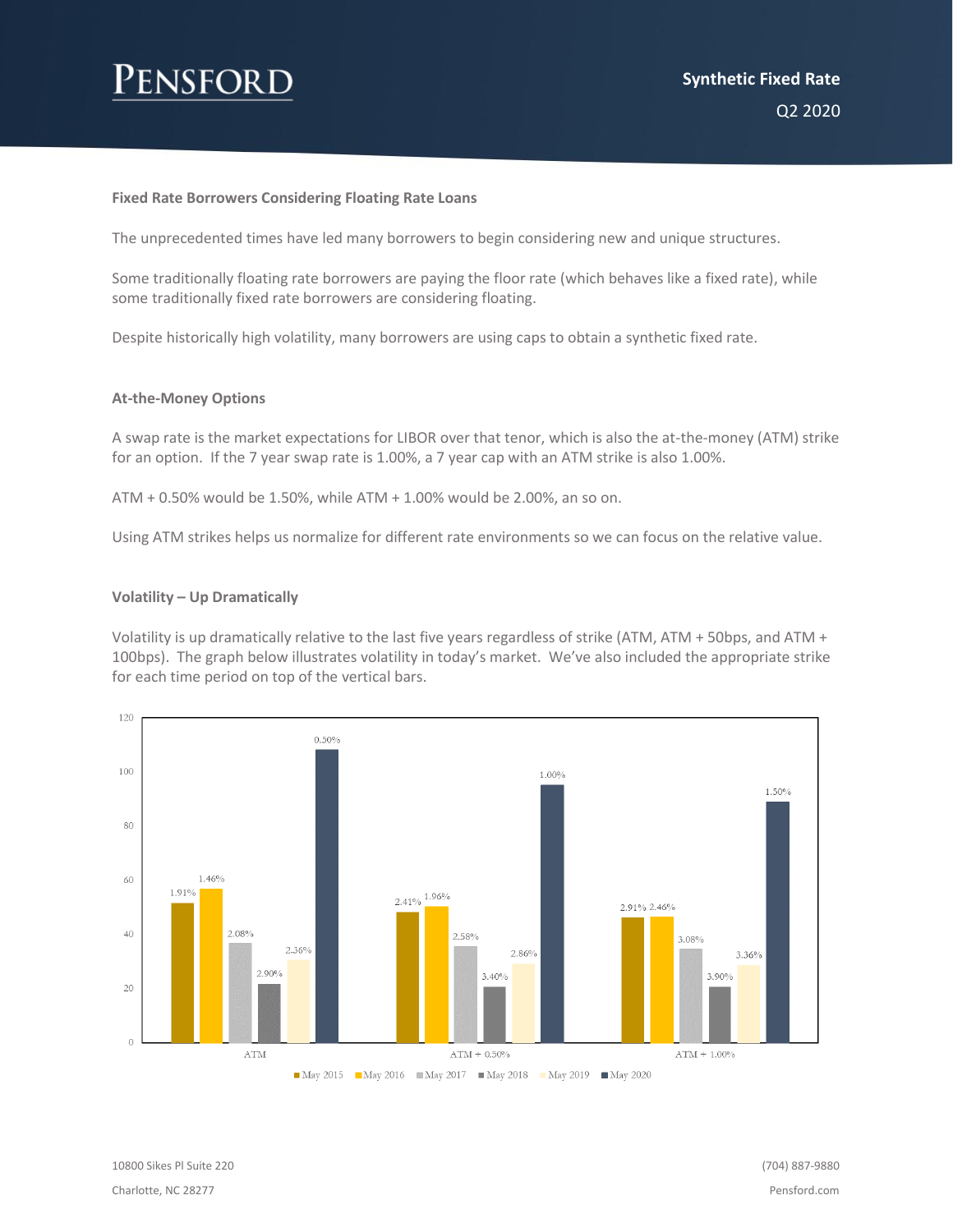## **Cost – Down Dramatically**





#### **Historical Forward Curves**

Cap pricing has decreased largely due to the shape of the forward curve relative to previous rate environments. Higher pricing coincided with steeper forward curves. Should the forward curve steepen again, cap prices are likely to rise with it.

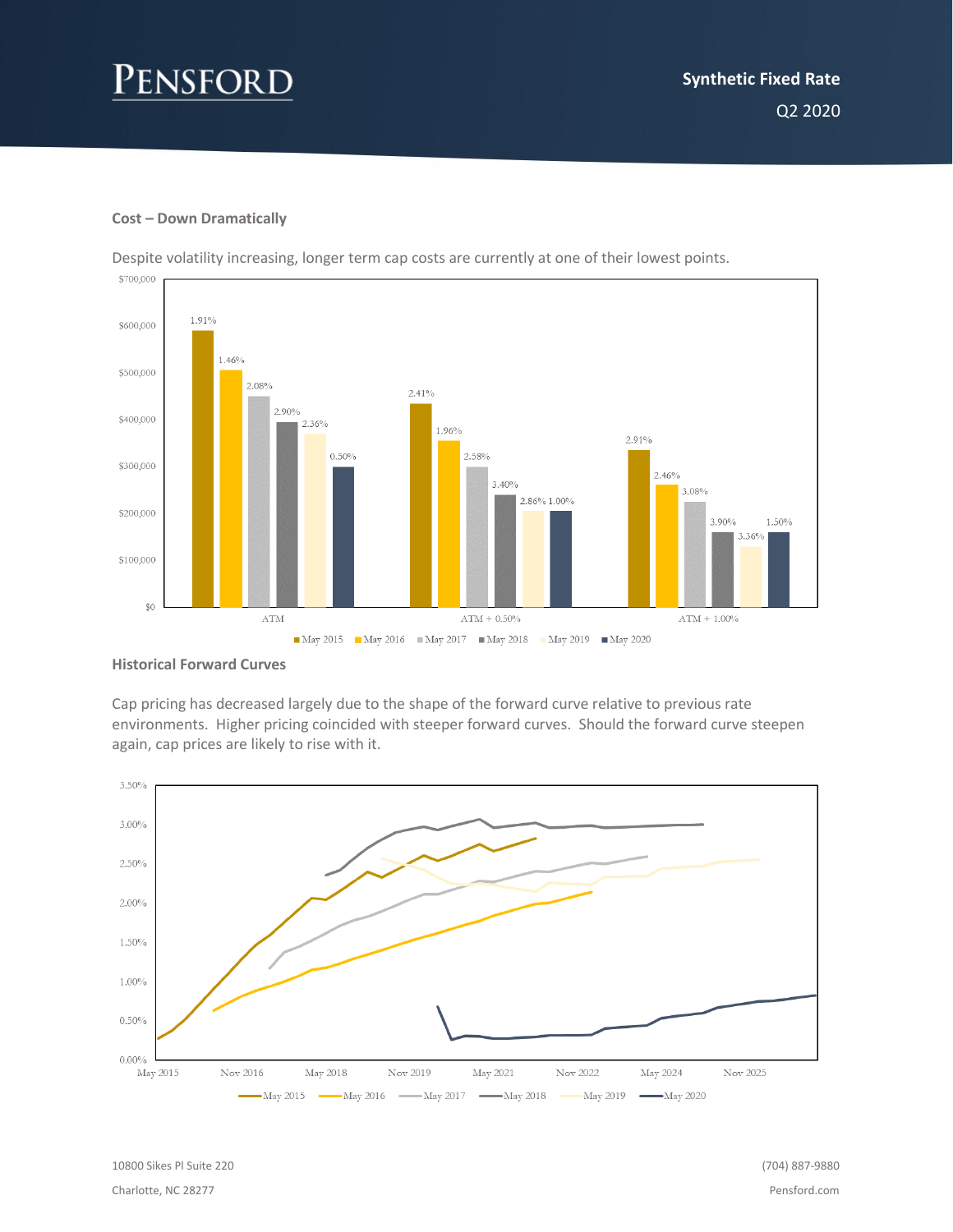# Pensford

## **Synthetic Fixed Rate – Loans with Floors**

The synthetic fixed rate is pretty simple if you have a floor. Purchase a cap with the same strike as the floor, effectively resulting in a fixed rate. Interest rate caps are so inexpensive today this is more attractive than any other time in recent years. Below we've outlined a couple examples based on the following:

| Notional | \$25mm |
|----------|--------|
| Index    | 1MI    |

#### **1.00% Floor and Cap**

| $1.00\%$ Cap - Today |  |         | 1.00% Cap - 1 Year Ago  |        |  |           | 1.00% Cap - 3 Years Ago |             |  |           |                         |
|----------------------|--|---------|-------------------------|--------|--|-----------|-------------------------|-------------|--|-----------|-------------------------|
| <b>Term</b>          |  |         | Cap Cost Effective Rate | Term   |  |           | Cap Cost Effective Rate | <b>Term</b> |  |           | Cap Cost Effective Rate |
| 3 year               |  | 65.000  | 1.09%                   | 3 vear |  | 975.000   | $2.30\%$                | 3 year      |  | 530,000   | 1.71%                   |
| 5 year               |  | 245.000 | 1.20%                   | 5 year |  | 1.700.000 | $2.36\%$                | 5 year.     |  | 1.200.000 | 1.96%                   |

If LIBOR is below the floor, you pay 1.00%. If LIBOR is above the floor, the cap pays out the difference between LIBOR and 1.00%. In other words, you're synthetically fixed at 1.00% plus your loan spread.

We calculate the effective rate by translating the cap premium into a bp/year cost and adding it to the strike.

E.g. (\$245,000 / \$25,000,000) / 5 = 0.20% 0.20% + 1.00% strike = 1.20%

By adding the effective rate to your loan spread, you get your "all-in" synthetically fixed interest rate.

Here's a graph illustrating the changes in pricing on the 1.00% cap over the past three years.

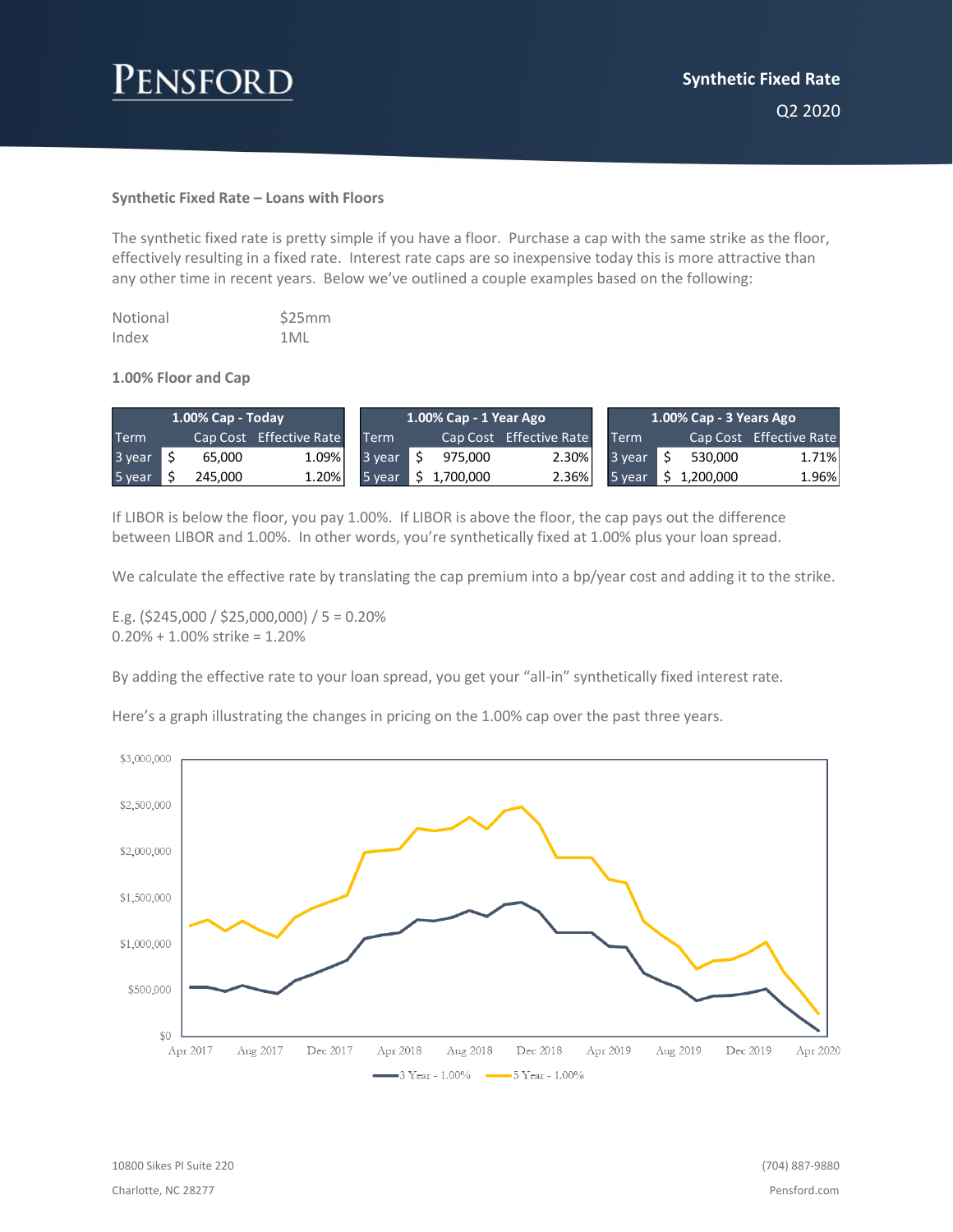

Here's the same example, but with a 0.50% floor:

#### **0.50% Floor and Cap**

| 0.50% Cap - Today |  |         | 0.50% Cap - 1 Year Ago ˈ |        |    |           | , 0.50% Cap - 3 Years Ago ˈ |             |  |           |                         |
|-------------------|--|---------|--------------------------|--------|----|-----------|-----------------------------|-------------|--|-----------|-------------------------|
| <b>Term</b>       |  |         | Cap Cost Effective Rate  | Term   |    |           | Cap Cost Effective Rate     | <b>Term</b> |  |           | Cap Cost Effective Rate |
| 3 year            |  | 100.000 | 0.63%                    | 3 year | S. | 1,350,000 | 2.30%                       | 3 year      |  | 925,000   | 1.73%                   |
| 5 year            |  | 370,000 | 0.80%                    | 5 year |    | 2,325,000 | 2.36%                       | 5 year      |  | 1,850,000 | 1.98%                   |

#### **0% Floor and Cap**

If you're one of the lucky ones with no floor on your loan, or a 0% floor, you can still synthetically fix your rate. This would be accomplished by purchasing a cap with a 0.00% strike.

This strategy works especially well for borrowers who traditionally opt for fixed rate debt but elected to go with floating due to the current lending environment.

#### **0% Cap**

| Notional  | \$25mm  |  |  |  |  |
|-----------|---------|--|--|--|--|
| Term      | 5 years |  |  |  |  |
| Strike    | 0.00%   |  |  |  |  |
| Cap Cost  | \$665k  |  |  |  |  |
| Swap Rate | 0.50%   |  |  |  |  |

If you could enter into a swap for five years, the fixed rate would be about 0.50%. Over the next five years, the total interest paid would be \$660k.

Instead, the you could buy an interest rate cap with a strike of 0.00%, for which you pay an upfront premium of \$665k. This is simply prepaying interest.

Think of the upfront cap premium as the fixed rate. In this scenario, you make a one time payment of \$665k and synthetically fix LIBOR at 0.50% for five years.

 $( $665,000 / $25,000,000) / 5 = 0.50\%$ 

The most obvious challenge to the 0.00% cap is the upfront cost. However, given current conditions, this option is much more plausible.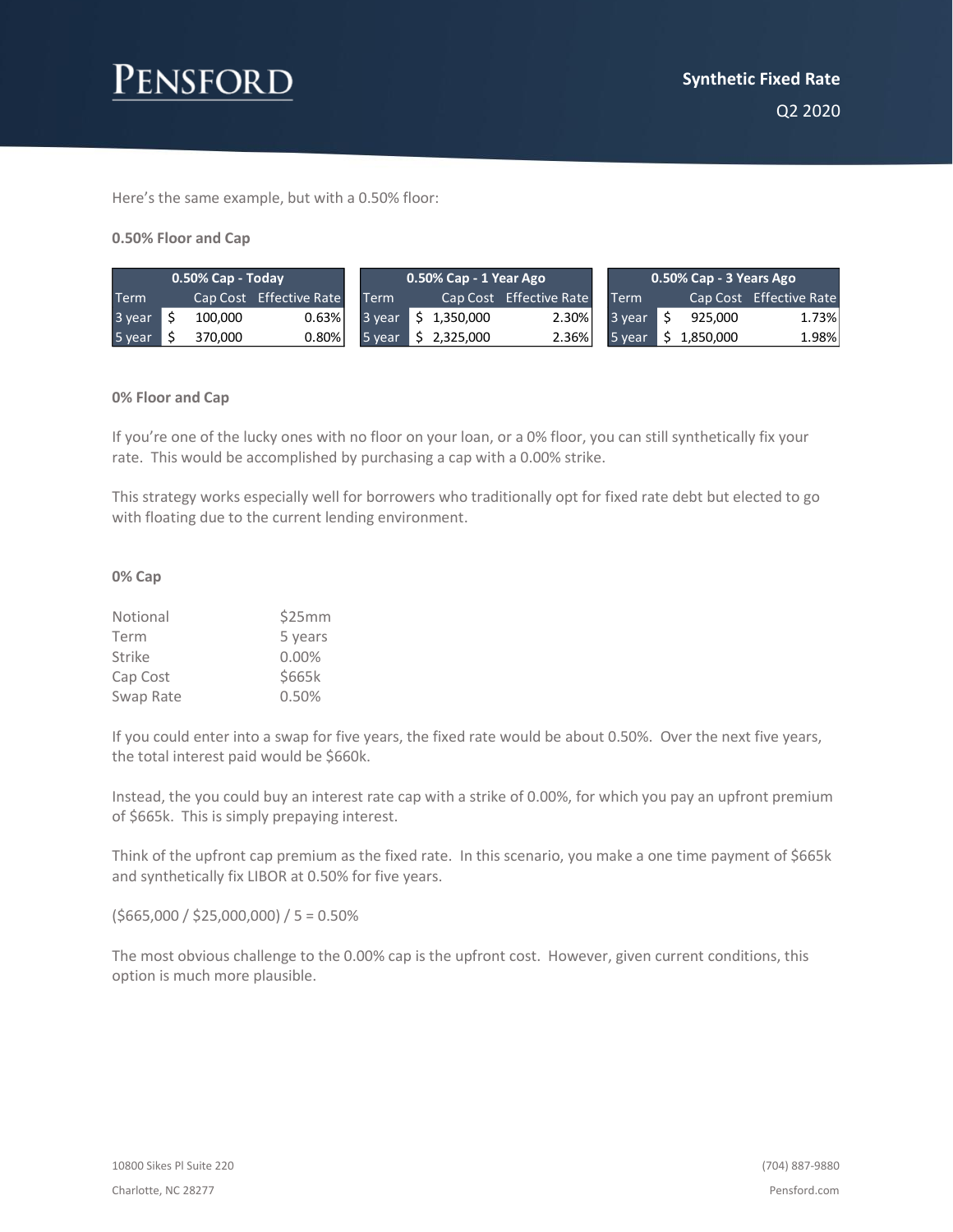## **Cashflows**

What happens with the payments made by the Cap Provider each month? It's simple – they offset the floating rate payment owed to the lender. The cashflows would look like this:



The cap exactly matches the floating index on the loan creating a wash. Whether LIBOR goes to 10% or 0%, the cap payment offsets the index portion of the loan payment.

The borrower is therefore left with the fixed rate plus the loan spread and has synthetically locked in their rate.

Below we've outlined a couple historical scenarios when rates were much higher:

| 0.00% Cap - Today |          | 0.00% Cap - 1 Year Ago |           | 0.00% Cap - 3 Years Ago |          |
|-------------------|----------|------------------------|-----------|-------------------------|----------|
| Notional          | \$25mm   | Notional               | \$25mm    | Notional                | \$25mm   |
| Term              | 5 years  | Term                   | 5 years   | Term                    | 5 years  |
| <b>Strike</b>     | $0.00\%$ | <b>Strike</b>          | $0.00\%$  | <b>Strike</b>           | 0.00%    |
| Cap Cost          | \$665k   | Cap Cost               | \$2.95mm  | Cap Cost                | \$2.48mm |
| lEffective Rate   | 0.50%    | <b>Effective Rate</b>  | 2.36%     | <b>Effective Rate</b>   | 1.98%    |
|                   |          |                        |           |                         |          |
| Swap Rate         | 0.50%    | Swap Rate              | 2.40%     | Swap Rate               | 2.02%    |
| Swap Interest     | \$660k   | Swap Interest          | \$3.045mm | Swap Interest           | \$2.56mm |

If this borrower entered into a five year swap a year ago, the fixed rate would've been 2.40% assuming 0.20% of profit to the bank. Over the next five years, the total interest paid would be \$3.045mm.

If the borrower bought a cap with a 0.00% strike, they would've paid around \$2.95mm. In other words, they would've synthetically fixed the rate at 2.36%.